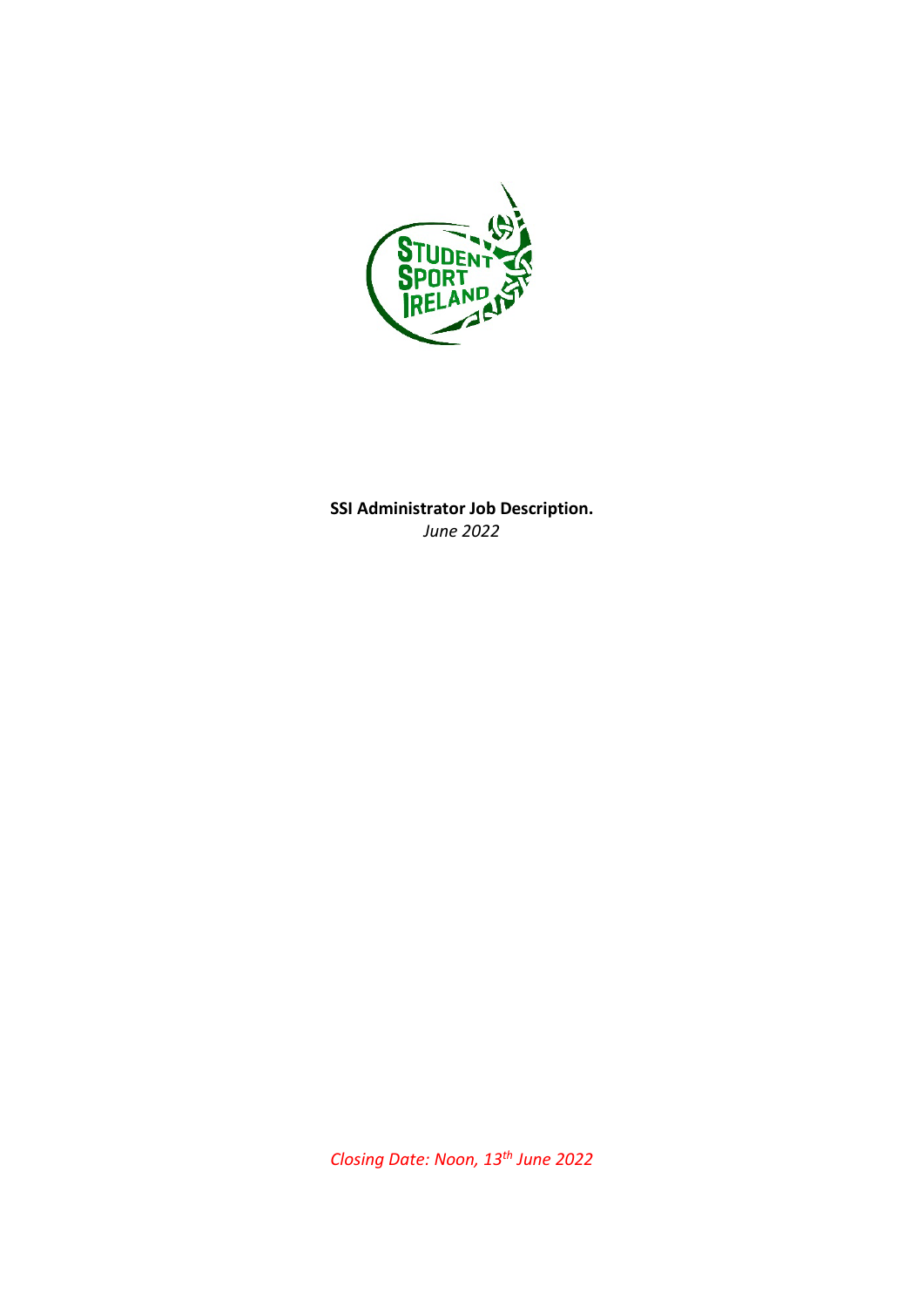#### **Student Sport Ireland**

Irish Sport HQ, Sport Ireland Campus Blanchardstown, Dublin 15, D15 DY62



T: +353 1 6251173 E: info@studentsport.ie W: www.studentsport.ie

# **Administrator Job Description**

*3rd June 2022*

# **Student Sport Ireland Vacancy: Administrator**

Student Sport Ireland invite applications for the full-time contracted role of Administrator. Please see below detailed job description, application process, and closing date for applications.

# **Post Overview:**

- Full time contract to  $31<sup>st</sup>$  May 2024 subject to completion of probationary period
- €30,000 starting salary
- 23 Annual Leave Days
- Based at the Irish Sport, Abbotstown, Dublin with hybrid/remote working flexibility
- Closing Date: Noon, 13<sup>th</sup> June 2022.

# **About Student Sport Ireland**

Student Sport Ireland (SSI) is recognised by Sport Ireland and Sport Northern Ireland as the representative body for higher education (HE) sport on the island. With 29 affiliated higher education institutions (HEIs) representing approximately 237,000 student's SSI's core work involves the coordination and governance of HE competitions; the promotion and enablement of student sport and physical activity; skills development of students involved in sport clubs and committees; the provision of learning, development, networking, information, and knowledge sharing opportunities for SSI members and their staff, and the representation and promotion of SSI and the HE sector to stakeholders.

SSI is governed by a board, employs two staff, with offices located at Sport HQ at the Sport Ireland Campus in Abbotstown, Dublin 15.

To learn more about SSI and its work please visit the [SSI website](https://www.studentsport.ie/) and download the current strategic [plan.](https://www.studentsport.ie/wp-content/uploads/2021/10/2021-SSI-Strategic-Plan-FINAL.pdf)

## **Role Overview**

The role offers individuals interested in pursuing a career in sport administration a unique opportunity to work in a dynamic national representative organisation with an extensive national and international network.

The successful applicant will play a central role in the administration and governance of the organisation, support and as appropriate lead the coordination and delivery of key programmes (e.g., HE competitions, the annual SSI networking event and student awards, World University Games); coordinate and manage SSI's various social media platforms; and oversee the administration of the SSI office and general duties.

In the role the successful applicant will develop an envious skillset including project management, event planning and coordination, budget management, networking, and sports administration.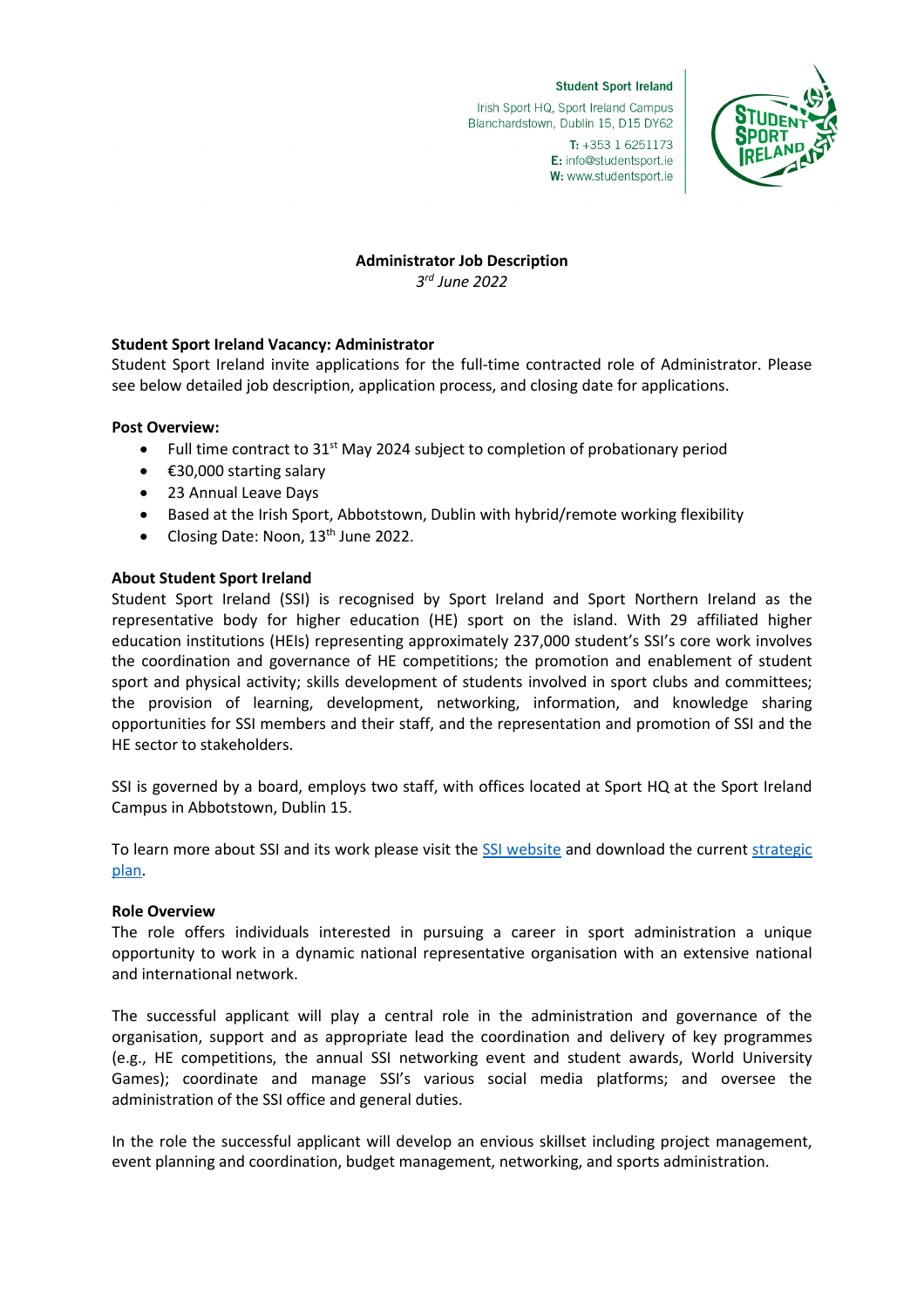#### **Student Sport Ireland**

W: www.studentsport.ie

Irish Sport HQ, Sport Ireland Campus Blanchardstown, Dublin 15, D15 DY62  $T: +35316251173$ E: info@studentsport.ie



The role also provides the successful applicant direct access to SSI affiliated HEI Directors of Sport, Heads of Sport, Sports Managers, Sports Officers and Sports Development Staff, in addition to meeting and networking with national governing bodies of sport staff and officials housed at Sport HQ.

# **Reporting To**: The Development Manager.

**Location:** The role will be based at Irish Sport HQ with hybrid/remote working flexibility.

## **Job Responsibilities**

- Coordinate the administration of the SSI office
- Undertake administrative and corporate governance requirements
- Attend and draft of minutes of meetings as required
- Maintain and update financial systems and records; issue invoices, and process payment of supplier bills
- Maintain and update company databases, the contacts directory, email distribution lists and various SSI Teams channels
- Coordinate and manage the web site and social media platforms
- Oversee the development and production of resource and marketing materials
- Manage and coordinate communications with students, affiliated HEIs, stakeholders, and the public
- Plan, coordinate, and deliver programmes, projects, and initiatives
- Undertake duties as assigned by the Development Manager.

This above is not to be regarded as exclusive or exhaustive, and additional reasonable duties and requirements associated with the role will arise throughout the period of employment.

## **Qualifications and Experience**

- A third level qualification is essential, a third level qualification in sport or recreation desirable
- Proven organisational and administrative skills is essential
- Outgoing interactive personality with a passion for Sports Administration
- Clear ability to manage multiple projects simultaneously
- Task orientated with a proven ability to multi-task, work on own initiative, manage time efficiently and meet deadlines is essential
- Excellent communication and interpersonal skills
- Proven insight, knowledge and understanding of the workings of Word Press, Facebook and Twitter, LinkedIn is desirable
- A positive can-do flexible attitude approach to the work
- Understanding of the HE sport sector structure and environment, and knowledge of a range of sports is desirable
- A current driving license and access to private transport, while not essential, is desirable**.**

**Contract, Salary, and Annual Leave:** Subject to completion of a 6 month probationary period the successful applicant will be employed on a full-time contract to 31<sup>st</sup> May 2024 on a starting salary of €30,000 with 23 days annual leave.